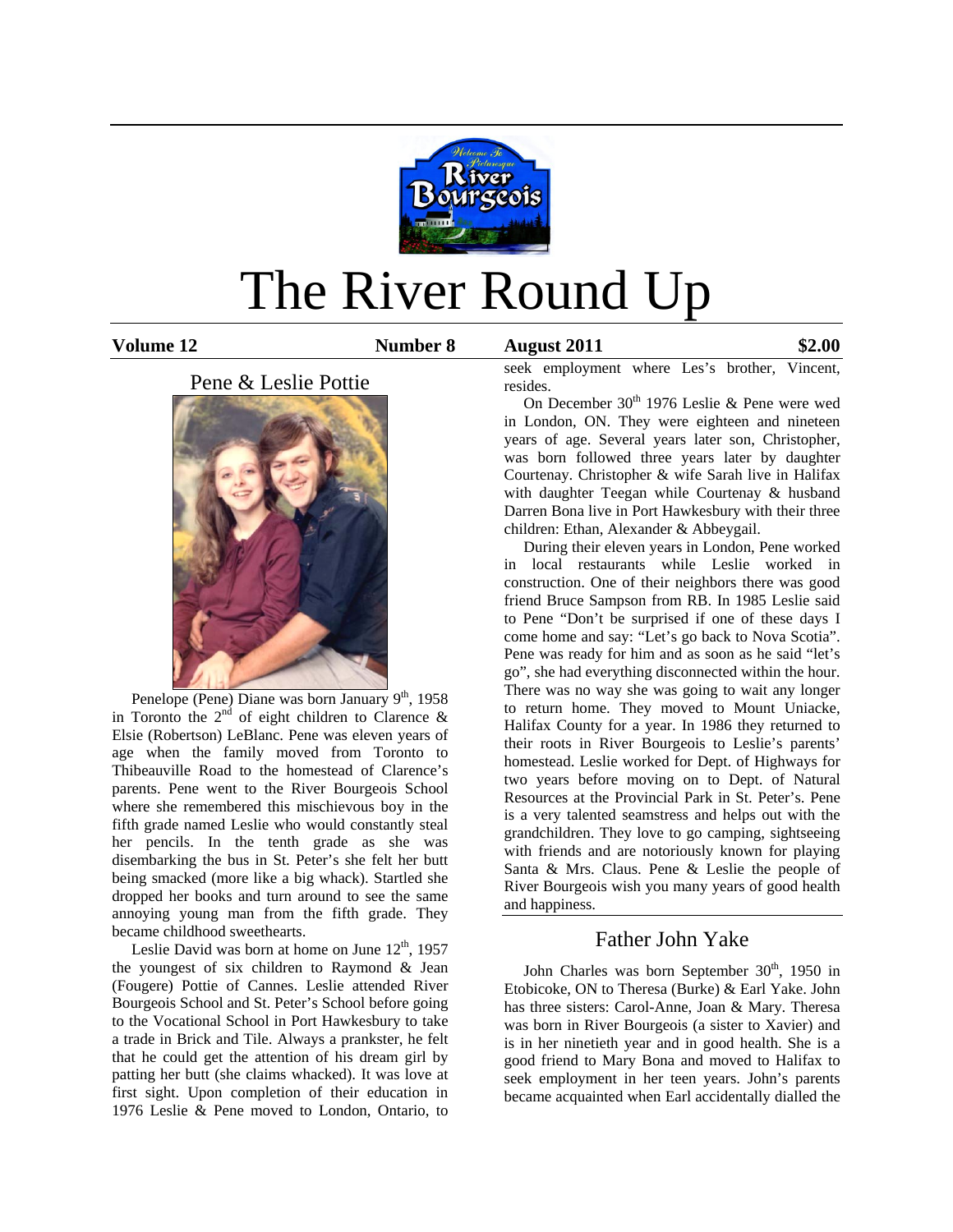wrong number, Theresa answered, a conversation ensued, they agreed to meet and the rest is history.



*Father Yake in St. Peters Square in Rome* 

 John graduated from Lakeshore Teacher's College in 1970 and taught elementary students at Christ the King School in Toronto for five years. At this point John felt called to pursue a religious life. He received a Bachelor of Arts from York University followed by a Master of Divinity in 1979 from the University of St. Michael's College. In 1980 John was ordained a Roman Catholic Priest.

 Here is a brief history of Father Yake's accomplishments: 1979-1985--He was the Director of Vocation Office for the Priests of the Sacred Heart, followed by being a Chaplain/Teacher at Sacred Heart Catholic High School until 1992. In 1993 he received his Doctor of Ministry (Pastoral Theology). From 1993-1998 he became the "Director of Candidacy Year of Formation at the Priests of the Sacred Heart". He served as administrator at Sacred Heart Church, Uxbridge, ON. In June 2000 Father Yake returned to being a Chaplain/Teacher and cofounding staff member of St. Thomas Villanova College and at the same time served as Religion Education/Family Life Education for the York District Catholic School Board. He was a Sessional Lecturer, Faculty of Theology at the University of St. Michael's College. Since 2001 he has served as a Chaplain/Teacher at St. Thomas of Villanova in the capacity of Dean of Religion and Pastoral Assistance. From 2001 to present day Father Yake is a Sessional Lecturer at St. Augustine Seminary Institute of Theology. In 2010 he was appointed to the Formation Faculty of St. Augustine's Seminary of Toronto with the roles of acting Dean of Studies & co-coordinator of the Propaedeutic Year to commence in 2011.

 Father Yake is also a published author: in 1984 he wrote "Where is God Calling You", in 1985 he wrote "Star Wars and the Message of Jesus" and 2005 he wrote "The Theory of Religious Ministry to Youth" which serves as the text for a course that he teaches at the Institute of Theology.

 Father has spent most of his vacations visiting his cousins (Burke family) and claims that where else

can one go and get free accommodations, food & good company at the same time? *Sharon Chilvers*

## Father Currie Celebrates 50 Years



*Conrad Fougere, Marie Fougere, Deidre Boyd, Ann Landry & Joan Rogers posed with Father Currie.* 

Father Reginald Currie celebrated his  $50<sup>th</sup>$ anniversary in the priesthood. Several people from RB motored to Sydney for the celebration. Father Currie served in RB from 2003 to 2007. We miss you and your notorious Nova Scotia tam, Father.

## Donna Marie Dewolfe hits big time!



 Donna Marie, daughter of Maria & Wayne Dewolfe of River Tillard will be joining the world renown "Celtic Colors Festival" held every October at venues across Cape Breton Island. Musicians gather in Cape Breton from Scotland, England, Ireland & many other countries during this time. As you can see Donna Marie will be in elite company. She is a sixteen year old who inherited her gift for music from her dad Wayne, and both of her grandfathers Vince Dewolfe & the late Ernie Bourque. She has been playing fiddle for six years along with several other instruments. She plays at many local concerts and square dances. Congratulations Donna Marie for a much deserved honour.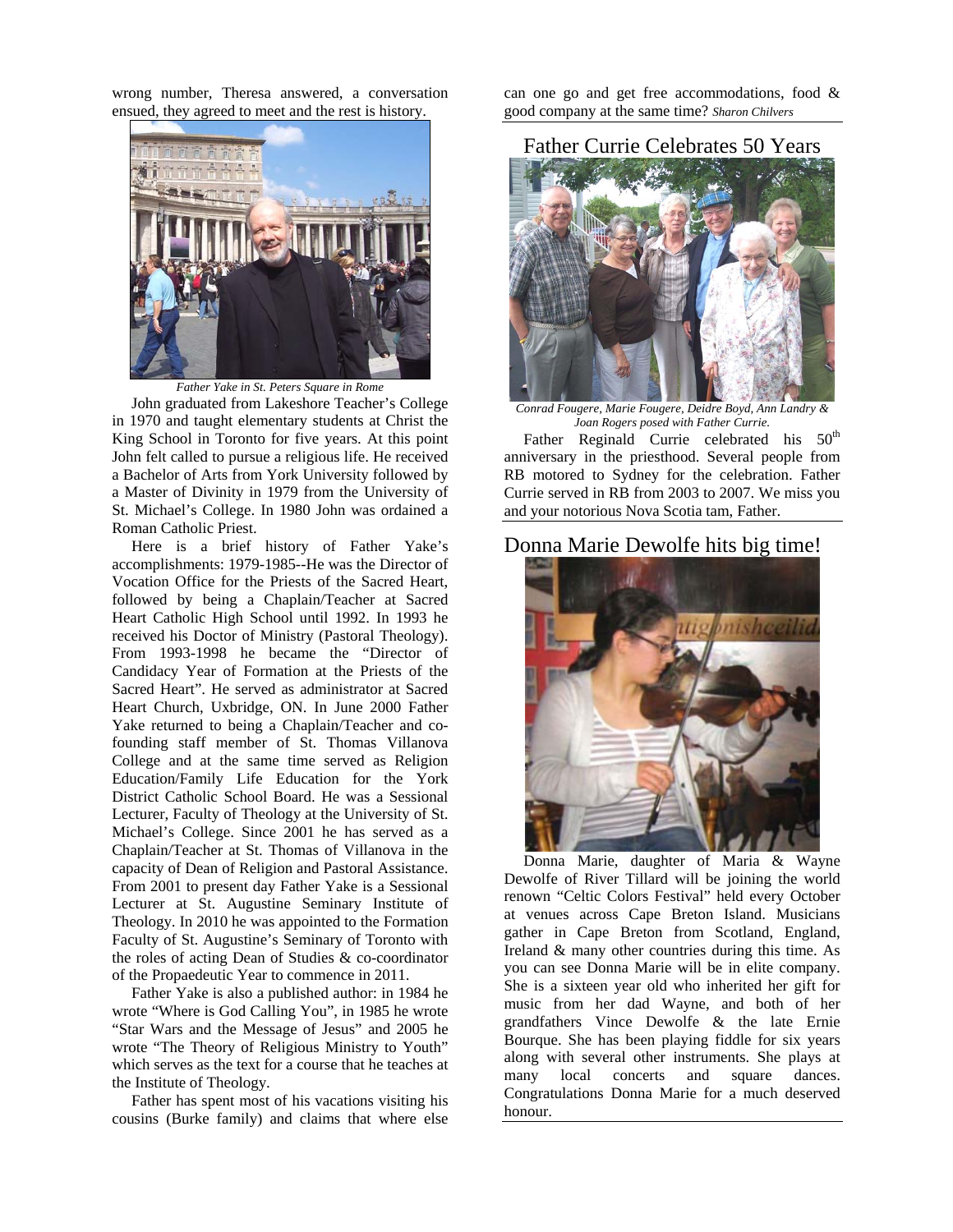## Canada Day



*The children singing O Canada were: Maggie Eden, Kendra Burke, Olivia Gowanlock, Kaitlen Burke & Julia McPhee.* 

 More than one hundred people took part in the Canada Day Celebrations held at the Tara Lynne Centre. There were plenty of games for the children while adults were entertained by Ethel & Dave Landry's singing accompanied by Wayne Bona. Four year old Kaitlen Burke also sang a couple of songs and everyone joined in the singing of O Canada.

 The Canada Day Cake was cut by Anne Sampson who was also celebrating her birthday (she is not 144) and won the  $\frac{1}{2}$  &  $\frac{1}{2}$  ticket prize. The plant donated by Connie Stewart was won by Susan Boudreau. Tina Coleman, Kenneth LeBlanc & Susan Boudreau took care of the barbecuing while Rose & Meghan Merrick, Rebecca Landry, Sharon Chilvers, Theresa Sampson & Christine Pottie took care of ticket selling, canteen, children's games and the Chinese Auction.

## WO Edward Bouchard Retires



 Edward (Arthur & Linda) retired from the Canadian forces on July  $8<sup>th</sup>$  following twenty-one years of service to our country. He enrolled in the Canadian Forces in April 1990 and did his basic training in Cornwallis, NS before heading to Kingston, ON to complete POET and his QL3 training as a radio technician. In July 1991 he was posted to Ldsh (RC) in Calgary where he spent 5 years with the Armored Regiment (Recce Sqn) including a six month tour in Bosnia. In 1996 at the rank of CPL he was posted to 1 Field Ambulance in Calgary. In 1997 the unit was relocated in Edmonton. In 1998 he was posted to CFB Suffield in Southern Alberta where he spent three years learning the intricacies of Nortel telephone switches and structure wiring. He was then promoted to 742 Signal Squadron and posted to Edmonton where he was employed as the TelNet 21C. Following a ten month tour in Afghanistan in December 2006 he was promoted to the rank of SGT and posted to CFSCE as an LCIS QL3/Ql5 course director. In the summer of 2009 he was promoted to the rank of Warrant Officer and posted to 742 Signal Squadron Det Calgary as the detachment Commander.

 An avid hockey player, Edward has participated in Exercise Strong Contender numerous times both in Calgary & Edmonton over the past fifteen years representing various units. He has also represented "Signals of the West in Exercise Comm. Player" on multiple occasions in the C&E Branch hockey tournament hosted in Kingston.

 Edward along with wife, Chantal, and their sons Dylan & Brandon will be residing in Calgary where Edward is starting a second career as a technician with Contava Inc. *Submitted by Mom & Dad* 

PS: Edward thanks for having served your country.

# Mary Bona celebrates  $90<sup>th</sup>$  Birthday



Mary Bona celebrated her 90<sup>th</sup> birthday with her fourteen children on July  $2<sup>nd</sup>$ . Son Lenny was unable to come due to illness but was there via computer where he could see and talk to everyone. It was a packed hall of friends & relatives who came to celebrate with Mary and enjoy the music. Mary would like to thank everyone with special thanks to her family and Fr. Lamey.

#### High School Graduates



 Darren (DJ) Stone (son of Darren & Colleen, grandson of Ethel & George Stone and great